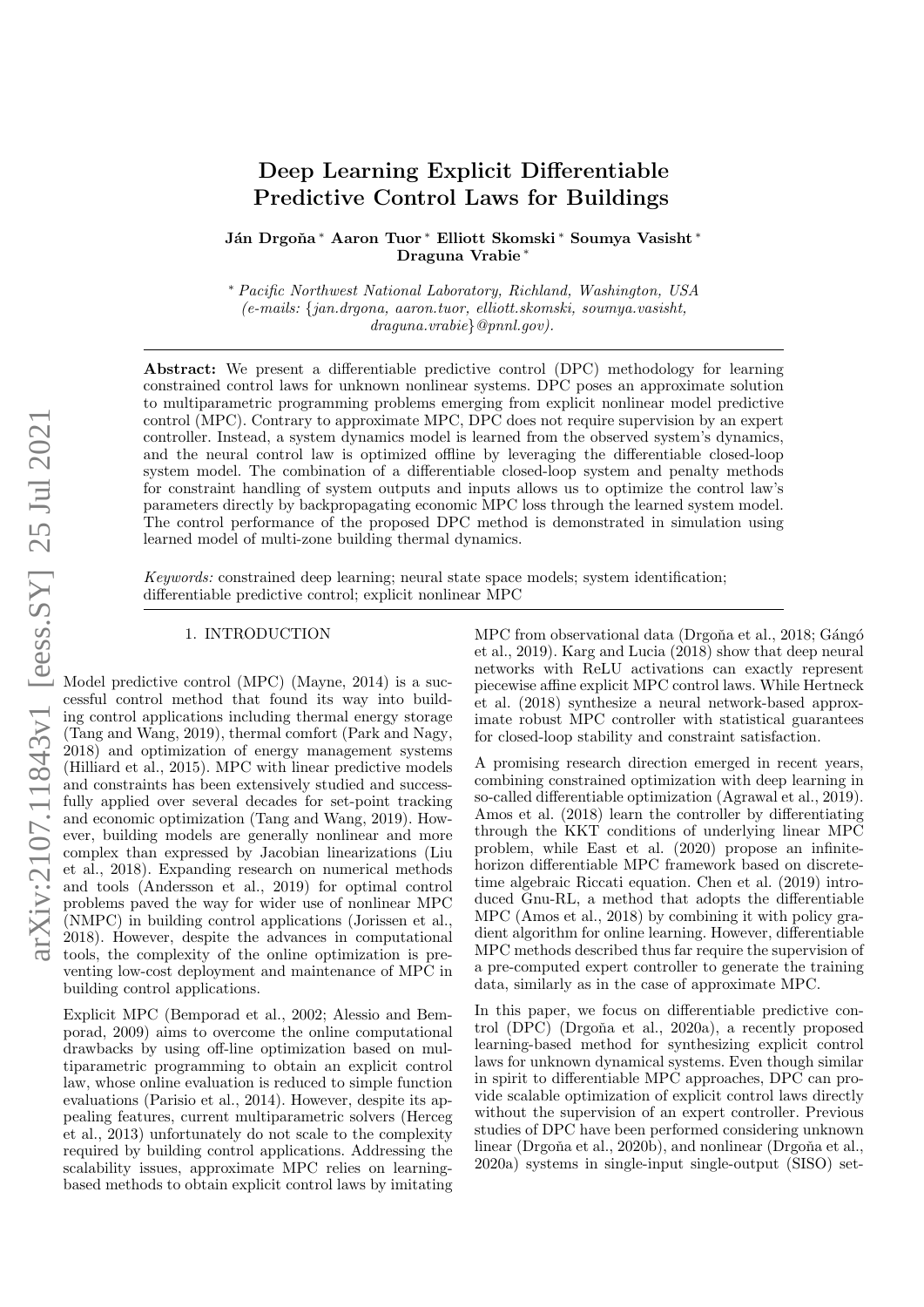tings. In this paper, we expand the capabilities of DPC with the following contributions:

- (1) Use of novel system identification method for the unknown nonlinear dynamical systems, combining principles of constrained optimization with deep neural networks and state-space models.
- (2) Differentiable parametrization of the closed-loop dynamics models composed of neural controllers and the identified neural state-space models.
- (3) Scalable constrained deep learning of explicit control laws for multi-input multi-output nonlinear systems with economic objectives and dynamic input and output constraints enforced during learning using penalty methods.
- (4) Empirical demonstration of the closed-loop control and scalability of DPC in simulations using a whitebox multi-zone building model as a controlled system.

The presented case study represents an empirical evaluation of the DPC method for learning constrained control policies for multi-input multi-output systems. Dealing with the plant-model mismatch and lack of theoretical stability guarantees represent the main limitations of the proposed study and will be addressed in future work.

### 2. DIFFERENTIABLE PREDICTIVE CONTROL

In this section, we introduce Differentiable Predictive Control (DPC), a new deep learning-based constrained control method inspired by MPC. The conceptual methodology shown in Fig. 1 consists of two main steps. Assuming time series dataset obtained from the measurements of the system dynamics, in the first step, we perform system identification using a physics-constrained neural statespace model (SSM) introduced in section 2.1. In the second step, we close the loop by combining the neural SSM (1) with neural control law obtaining a differentiable closedloop dynamics model parametrized by neural networks. This allows us to leverage standard tools in deep learning to optimize the neural control law parameters by backpropagating the MPC-inspired loss function through a the learned system dynamics model.

#### 2.1 Neural State Space Models

As a inherent part of the DPC methodology, we consider the approximation of the controlled system dynamics by means of neural state space models (SSM) (Masti and Bemporad, 2018; Drgoña et al., 2020c). In this paper, we consider a neural SSM architecture given as follows:

$$
\mathbf{x}_t = \mathbf{f}_o([\mathbf{y}_{t-N}; \dots; \mathbf{y}_t]) \tag{1a}
$$

$$
\mathbf{x}_{t+1} = \mathbf{f}_u(\mathbf{x}_t) + \mathbf{f}_u(\mathbf{u}_t) + \mathbf{f}_d(\mathbf{d}_t)
$$
 (1b)

$$
\mathbf{y}_{t+1} = \mathbf{f}_y(\mathbf{x}_{t+1}) \tag{1c}
$$

where  $f_x$  and  $f_y$  represent the state and output dynamics, respectively. The dynamics of control actions  $\mathbf{u}_t$ , and disturbances  $\mathbf{d}_t$  is modeled by nonlinear sub-modules  $\mathbf{f}_u$ , and  $f_d$ . All components,  $f_x$ ,  $f_y$ ,  $f_u$ , and  $f_d$  can be either parametrized by deep neural networks or linear maps. To handle partially observable systems, we use additional neural network  $f<sub>o</sub>$ , representing state observer estimating the hidden states  $x_t$  from the past time series of the output measurements. Then combining all equations in (1) gives us nonlinear autoregressive model mapping measurements of the system outputs over the past N-steps  $[y_{t-N}; \ldots; y_t]$ to future time step prediction  $y_{t+1}$ .

#### 2.2 Neural Parametrization of the Closed-Loop Dynamics

Constructing a differentiable model of the closed-loop dynamical system represents a core conceptual idea behind the DPC methodology. In this paper, we use the neural state space model (1) to represent the open-loop system dynamics and a fully connected neural network control law  $\pi_{\theta}(\boldsymbol{\xi}): \mathbb{R}^m \to \mathbb{R}^n$  given as:

$$
\boldsymbol{\pi}_{\theta}(\boldsymbol{\xi}) = \mathbf{W}_{L}\mathbf{h}_{L} + \mathbf{b}_{L} \tag{2a}
$$

$$
\mathbf{h}_{l} = \boldsymbol{\sigma}(\mathbf{W}_{l-1}\mathbf{h}_{l-1} + \mathbf{b}_{l-1})
$$
 (2b)

$$
\mathbf{h}_0 = \boldsymbol{\xi} \tag{2c}
$$

where  $\pi_{\theta}(\boldsymbol{\xi})$  parametrized by  $\boldsymbol{\theta} = {\bf{W}_1, \ldots W_L, \bf{b}_1, \ldots \bf{b}_L}$ with  $W_l$  and  $b_l$  representing weights and biases for hidden layers  $l \in \mathbb{N}_1^L$ , respectively. Then  $\sigma : \mathbb{R}^{n_h} \to \mathbb{R}^{n_h}$  represents the elementwise application of a univariate activation function  $\sigma:\mathbb{R}\to\mathbb{R}$  to linearly transformed hidden layer states  $h_l$  as given in (2b).

In this paper, the control law  $U_f = \pi_\theta(\xi)$  is mapping the features  $\xi$  to future control actions trajectories  $\mathbf{U}_f = [\mathbf{u}_t; \dots; \mathbf{u}_{t+N}]$  where N defines the length of the prediction horizon. The computed control trajectories  $U_f$ are used to rollout the system dynamics model (1) over N-steps ahead into the future. Then we close the loop by using past output trajectories of the system dynamics  $\mathbf{Y}_p = [\mathbf{y}_{t-N}; \ldots; \mathbf{y}_t]$  as features  $\boldsymbol{\xi} = \mathbf{Y}_p$  for the the neural control law  $\pi_{\theta}(\xi)$ . For more expressive control laws, the features  $\xi$  can contain additional vectors such as disturbance forecasts  $\mathbf{D}_f$ , or previews of dynamic references and constraints imposed on states, inputs or outputs. For the sake of brevity, we compactly represent the closed-loop dynamics as follows:

$$
\mathbf{U}_f = \boldsymbol{\pi}_{\theta}(\boldsymbol{\xi}) \tag{3a}
$$

$$
\mathbf{Y}_f = \mathbf{f}_{\text{SSM}}([\mathbf{Y}_p; \mathbf{U}_f; \mathbf{D}_f]),\tag{3b}
$$

where  $\pi_{\theta}$  gives the control law (2) and  $\mathbf{f}_{\text{SSM}}$  represents N-step ahead rollout of the system dynamics model (1). The parametrization of the closed-loop model (3) by deep neural networks (DNN) is motivated by the expressivity and scalability of DNNs.

Remark 1. To decrease the dimensionality of the feature space, we could leverage the latent space  $x_t$  of the prediction model  $f_{SSM}$  as policy features. Similarly, we could apply the principle of receding horizon control (RHC) to the DPC policy  $\pi_{\theta}$ , computing only the first time step of the control action  $\mathbf{u}_t$  instead of a control trajectory  $\mathbf{U}_f$ .

## 2.3 Constraints Satisfaction via Penalty Methods

Constraints satisfaction is a premier feature of MPC facilitated by system dynamics equations. We argue that incorporating principles of MPC in the parametrized closedloop model represents a systematic way of handling constraints in learning-based control synthesis. In particular, having explicit parametrizations of the system dynamics (1) and control law (2) allow us to simulate the influence of the computed control actions on future state trajectories. In this work, we enforce the time-varying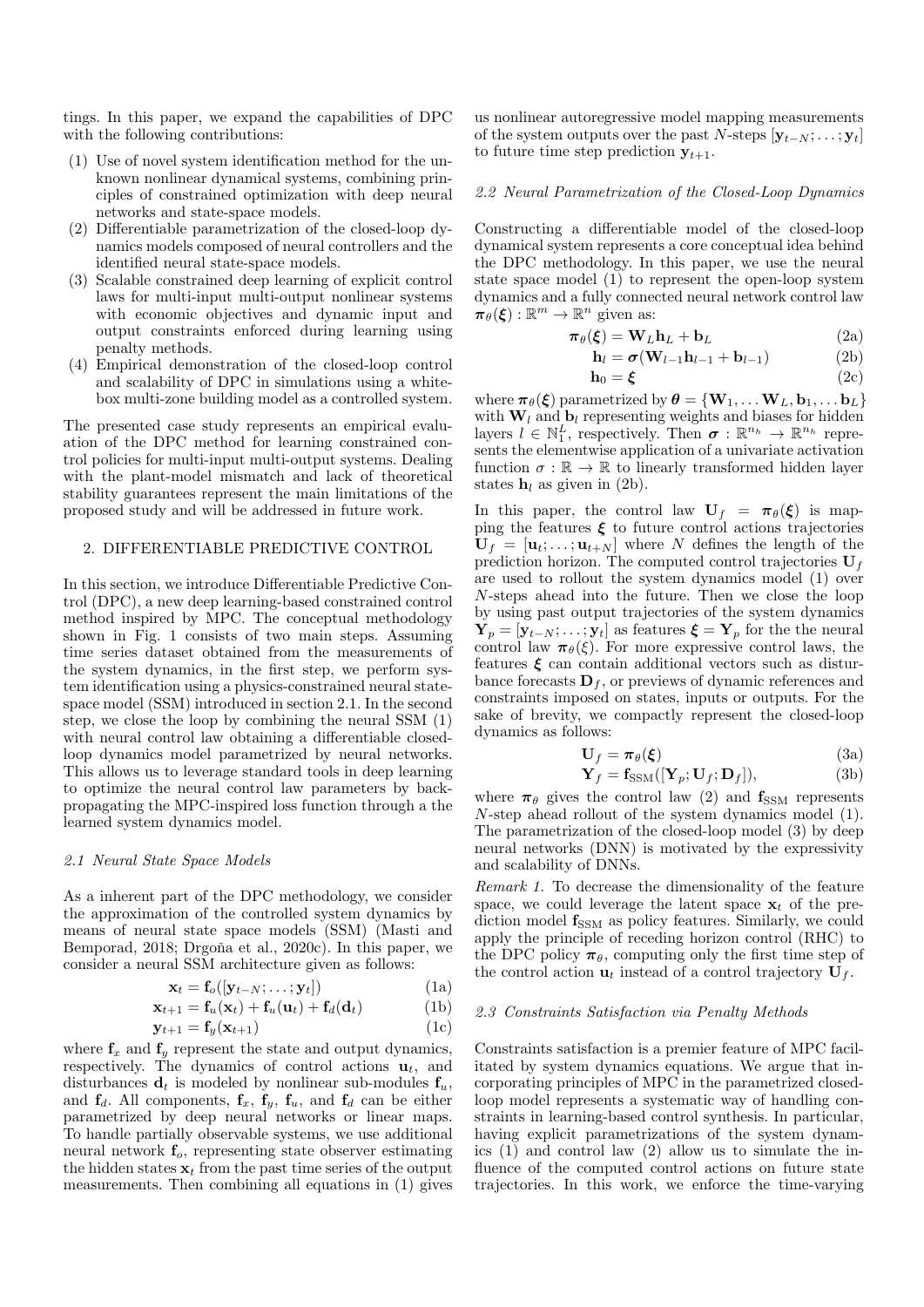**Differentiable Predictive Control**



Fig. 1. Conceptual overview of Differentiable Predictive Control (DPC) methodology. Step 1: physics-constrained system identification. Step 2: Learning neural control law by backpropagation of the MPC loss through the system model.

constraints on the control actions and system outputs by using penalty functions:

$$
p(\mathbf{x}_t, \overline{\mathbf{x}}_t) = \max(0, \ \mathbf{x}_t - \overline{\mathbf{x}}_t) \qquad \cong \ \mathbf{x}_t - \mathbf{s}_t^{\overline{x}} \le \overline{\mathbf{x}}_t \quad \text{(4a)}
$$
\n
$$
p(\mathbf{x}_t, \mathbf{\underline{x}}_t) = \max(0, \ -\mathbf{x}_t + \mathbf{\underline{x}}_t) \qquad \cong \ \mathbf{\underline{x}}_t \le \mathbf{x}_t + \mathbf{s}_t^{\underline{x}} \quad \text{(4b)}
$$

The penalties quantifying the constraint violations are incorporated in to the loss function of the learning problem. In the context of deep learning, they can be straightforwardly implemented using standard ReLU functions. In this paper, we leverage more recent use of penalties to impose constraints in the context of deep learning (Márquez-Neila et al., 2017). This allows us to enforce the inequality constraints during optimization of the closed-loop dynamics model (3) parametrized by neural networks.

Remark 2. Even though in this paper, the authors use ReLU functions to model the penalties (4), other commonly used continuously differentiable functions such as GELU, ELU, or Softplus could be used as well.

# 2.4 Economic MPC Loss Function

The problems in the classical process control applications are typically formulated as reference tracking subject to constraints. In building control applications, instead of tracking setpoint values, we are typically concerned with economic objectives such as energy use or cost minimization while maintaining the desired thermal comfort level prescribed by temperature constraints. In classical control literature, we refer to this method as economic MPC (Ellis et al., 2014; Rawlings et al., 2012). To achieve the desired performance of the closed-loop dynamics (3), we formulate the following loss functions inspired by economic MPC:

$$
\mathcal{L} = \frac{1}{nN} \sum_{i=1}^{n} \sum_{k=1}^{N} \left( Q_{\text{umin}} ||\mathbf{u}_{t}^{i}||_{2}^{2} + Q_{\text{du}} ||\mathbf{u}_{t}^{i} - \mathbf{u}_{t-1}^{i}||_{2}^{2} + Q_{\text{yu}} ||p(\mathbf{y}_{t}^{i}, \mathbf{y}_{t}^{i})||_{2}^{2} + Q_{\text{yu}} ||p(\mathbf{y}_{t}^{i}, \mathbf{y}_{t}^{i})||_{2}^{2} + Q_{\text{yu}} ||p(\mathbf{u}_{t}^{i}, \mathbf{u}_{t}^{i})||_{2}^{2} \right)
$$
\n
$$
Q_{\text{u}} ||p(\mathbf{u}_{t}^{i}, \mathbf{u}_{t}^{i})||_{2}^{2} + Q_{\text{u}} ||p(\mathbf{u}_{t}^{i}, \mathbf{\bar{u}}_{t}^{i})||_{2}^{2} \right)
$$
\n(5)

Here  $t$  is a time index of  $N$ -step ahead prediction horizon, and  $i$  is an index of a total number of  $n$  batches of the training time-series data. The first term of the loss function weighted with Qumin represents the energy minimization term by pushing the control actions towards zero values. The second term weighted with  $Q_{\text{du}}$  penalizes the control rate of change and represents a simple strategy for smoothening the control trajectories. Third and fourth terms weighted with  $Q_y$  are constraints penalties on controlled outputs, while the last two terms weighted with  $Q_{\rm u}$ are penalties on control action constraints. Using economic MPC objective with soft constraints penalties offers a principled way of optimizing the parametrized closed-loop dynamics (3) with complex performance criteria.

# 2.5 Optimization of Differentiable Predictive Control Laws

In this section, we present DPC as a two-step algorithm (Algorithm 1) for optimizing explicit control laws using parametrized differentiable closed-loop dynamics model (3).

| <b>Algorithm 1</b> Differentiable Predictive Control (DPC) |  |  |  |
|------------------------------------------------------------|--|--|--|
|------------------------------------------------------------|--|--|--|

- 1: **Inputs:** datasets for modeling,  $D_{\text{svsID}}$ , and control  $D_{\text{ctrl}}$ .
- 2: Step 1: System identification of the model  $f_{SSM}$  (1) using the dataset  $D_{\text{svsID}}$  of observed system dynamics.
- 3: Step 2: Learning explicit control law  $\pi_{\theta}$  (2) by optimizing economic MPC loss function (5) subject to closed-loop dynamics model (3) using synthetic dataset  $D_{\text{ctrl}}$ .
- 4: **Outputs:** Learned system dynamics model  $f_{SSM}$  (1) and explicit control law  $\pi_{\theta}$  (2).

The first step of the DPC algorithm (1) performs system identification of the neural state-space model (1). In the second step of Algorithm 1, we optimize the parameters  $\theta$ of neural control law  $\pi_{\theta}$  (2) by minimizing the loss function  $\mathcal{L}$  (5) subject to closed-loop dynamics model (3) and penalty constraints on states and outputs (4), respectively. As part of the closed-loop model (3), we use the system dynamics model  $M(1)$  with parameters obtained from the system identification in step one.

For decoupling the system identification from control optimization, the system model parameters in (1) remain fixed during the optimization of the control law parameters (2) using the backpropagation algorithm. In the forward pass, we sample the features  $\xi$  of the control law (2) to generate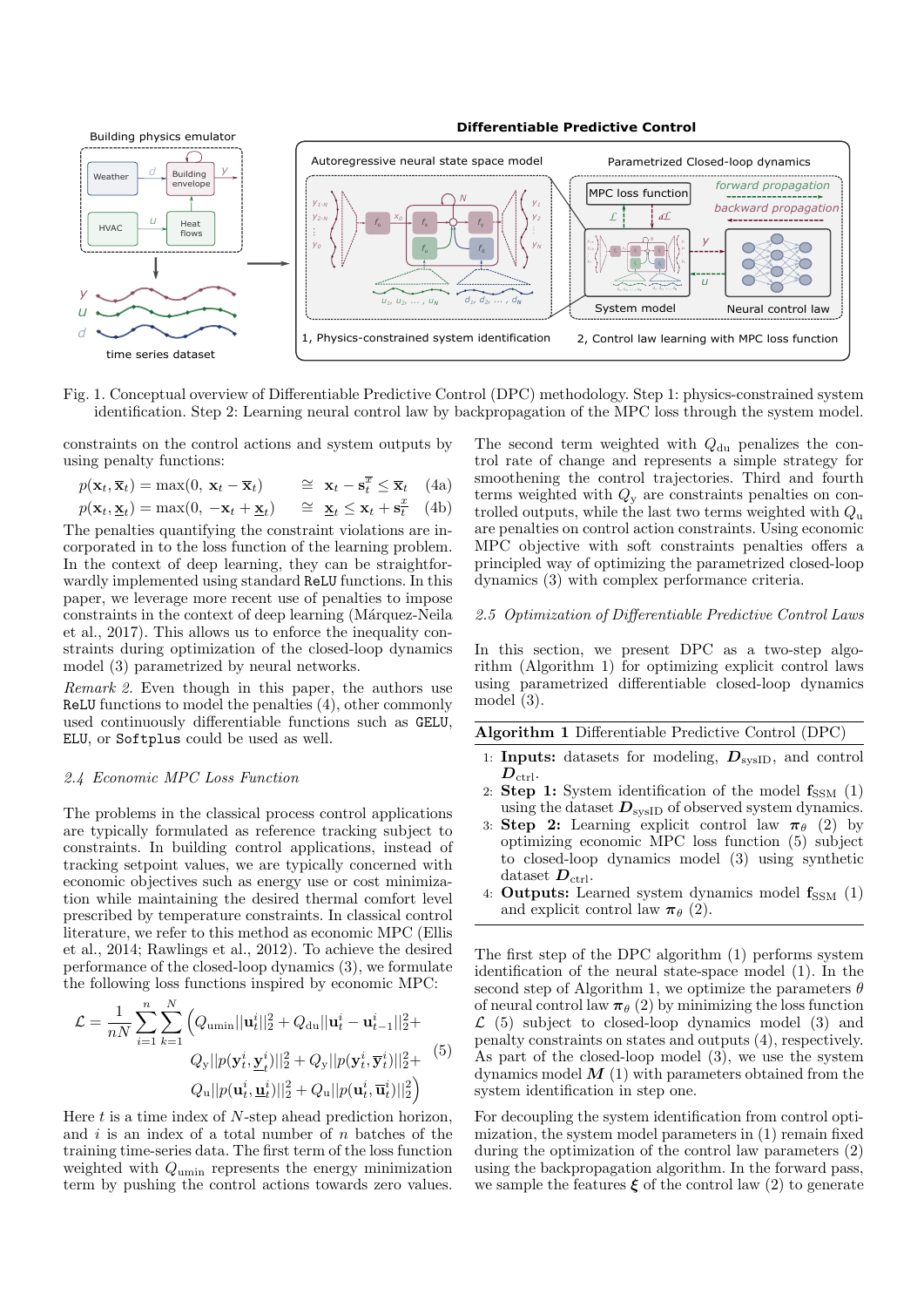candidate control trajectories  $U_f$  and rollout the closedloop dynamics N-steps ahead into the future to obtain the output response  $Y_f$  of the system dynamics model (1). Then we compute the derivatives of the loss function (5) and backpropagate them through the closed-loop dynamics model (3) to optimize the parameters of the neural control law (2) using stochastic gradient descent updates.

From a control-theoretic perspective, the structure of the unrolled closed-loop system dynamics model (3) in DPC resembles the structure of the constraints in the dense MPC formulation, also called the single shooting approach. Then the optimization of the DPC control policy via automatic differentiation of differentiable closed-loop system model (3) can be interpreted as an offline model-based iterative learning approach. As a result, DPC is capable of synthesizing highly complex constrained control laws by optimizing the simulated closed-loop behavior without solving supervisory MPC as in the case of imitation learning (Hertneck et al., 2018; Zhang et al., 2019).

# 3. SIMULATION CASE STUDIES

# 3.1 Emulator of Building Physics

As a ground truth plant model, we use a white-box building thermal model developed using Modelica's IDEAS library (Baetens et al., 2015) and envelope linearization method (Picard et al., 2015). The building of interest represents a six-zone residential house located in Belgium. The heating ventilation and air conditioning (HVAC) system consists of a central gas-boiler and a single radiator per zone of the building. From the control perspective, the system has six outputs representing zone operative temperatures, seven control actions corresponding to one supply temperature of the central heating unit, and six mass flow rates, one per zone. The building envelope is modeled by 286 unmeasured states, and the dynamics are additively affected by 41 environmental disturbances such as solar irradiation and ambient temperature. For system identification and control, we assume to have the forecast of only the ambient temperature. This model was previously used in the MPC context in Drgoña et al. (2018). We refer to this reference for further technical details on the emulator's building physics.

#### 3.2 Datasets and Optimization

For the system identification step of DPC algorithm 1, we use the building physics emulator described in section 3.1 to generate the time series dataset  $D_{\text{svsID}}$  sampled with  $T_s = 15$  min rate, in the form of tuples of control inputs u, disturbance signals d, and system outputs y given as:

$$
\mathbf{D}_{\text{sysID}} = \{(\mathbf{u}_t^{(i)}, \mathbf{d}_t^{(i)}, \mathbf{y}_t^{(i)}), (\mathbf{u}_{t+T_s}^{(i)}, \mathbf{d}_{t+T_s}^{(i)}, \mathbf{y}_{t+T_s}^{(i)}), \dots, \newline (\mathbf{u}_{t+NT_s}^{(i)}, \mathbf{d}_{t+NT_s}^{(i)}, \mathbf{y}_{t+NT_s}^{(i)})\},
$$
(6)

with *n* batches indexed by  $i = \mathbb{N}_1^n$  of time series trajectories, each N-steps long. We use this dataset that carries the building operation data to train the parameters of physicsconstrained autoregressive state-space model (1).

In the second step of DPC algorithm 1, we train the control law  $\pi_{\theta}(\xi)$  using following synthetically generated training dataset:

$$
D_{\text{ctrl}} = \{ (\tilde{\mathbf{y}}_{t-NT_s}^{(i)}, \mathbf{y}_t^{(i)}, \overline{\mathbf{y}}_t^{(i)}, \mathbf{u}_t^{(i)}, \overline{\mathbf{u}}_t^{(i)}, \mathbf{d}_t^{(i)}), \dots, (\tilde{\mathbf{y}}_t^{(i)}, \mathbf{y}_{t+NT_s}^{(i)}, \overline{\mathbf{y}}_{t+NT_s}^{(i)}, \mathbf{u}_{t+NT_s}^{(i)}, \overline{\mathbf{u}}_{t+NT_s}^{(i)}, \mathbf{d}_{t+NT_s}^{(i)}) \},
$$
(7)

where  $\tilde{y}$  are sampled past output trajectories, which represent perturbation of the initial conditions for the closedloop system dynamics (3). Similarly we sample y,  $\overline{y}$ ,  $\underline{u}$ , and  $\overline{u}$  representing time-varying lower and upper bounds on controlled outputs and control actions, respectively. For measured disturbances d we assume to have access to their N-step ahead forecast. We select a subset of trajectories from dataset  $D_{\text{ctrl}}$  to act as features  $\xi$  for the neural control law (2) with their compact notation  $\tilde{\mathbf{Y}}_p \,=\, [\tilde{\mathbf{y}}_{t-}^{(i)}$  $_{t-NT_s}^{(i)}; \ldots; \tilde{\textbf{y}}_t^{(i)}],\ \underline{\textbf{Y}}_f \ = \ [\underline{\textbf{y}}_t^{(i)}]$  $\mathbf{y}_t^{(i)};\ldots;\mathbf{y}_{t+1}^{(i)}$  $_{t+NT_s}^{\left( t \right)} \}, \ \mathbf{D}_f \ =$  $[\mathbf{d}_t^{(i)};\ldots;\mathbf{d}_{t+}^{(i)}]$  $\left(t_{t+NT_s}^{(t)}\right]$ . Both datasets  $\boldsymbol{D}_{\text{sysID}}$  and  $\boldsymbol{D}_{\text{ctrl}}$  contain 8640 time samples corresponding to 90 days of the building operation data. We split each to training, development, and test sets of equal length with 2858 time samples.

We implement the DPC algorithm 1 using Pytorch library (Paszke et al., 2019). In the first step, we train the system model (1) with 25266 parameters. Subsequently, we construct the closed-loop dynamics model (3) and train the neural control law (2) over the prediction horizon of  $N = 32$  steps by optimizing the loss function (5) using the Adam optimizer (Kingma and Ba, 2014), with 1000 gradient descent updates, randomly initialized weights, and learning rate of 0.001, The resulting control law  $\pi_{\theta}(\xi)$  :  $\mathbb{R}^{416} \rightarrow \mathbb{R}^{224}$  with 4-layers with 100 hidden units and GELU activation functions maps 416 features  $\boldsymbol{\xi} = [\tilde{\mathbf{Y}}_p; \underline{\mathbf{Y}}_f; \mathbf{D}_f]$  to 224 control action points  $\mathbf{U}_f$  what corresponds to 188624 parameters in total. Optimizing this control law using DPC algorithm 1 and the above-specified setup took under 100 seconds on a desktop machine with 64-bit 2.60 GHz Intel(R) i7-8850H CPU and 16 GB RAM.

#### 3.3 Physics-constrained System Identification

To improve the accuracy and generalization of the proposed neural state space model (1) we constrain the model based on known building physics. The white-box building models typically use thermal resistance-capacitance (RC) networks and convective heat flow equations as summarized in Drgoña et al. (2020c). These type of building models can be accurately approximated by Hammerstein architecture, with state  $f_x(\mathbf{x}_t) = \mathbf{A}\mathbf{x}_t$ , and output  $f_y(\mathbf{x}_t) = \mathbf{C}\mathbf{x}_t$ dynamics represented by linear maps. Then the system dynamics matrix A approximates the RC network describing the thermal dynamics of the building envelope structure,  $f_u$  is the nonlinear HVAC dynamics approximating the convective heat flow equation, and  $f_d$  is the nonlinear effect generated by the ambient conditions. The system outputs  $y_t$  represent zone operative temperatures, the hidden states  $x_t$  represent lumped temperatures of the building envelope, control actions  $\mathbf{u}_t$  denote the supply temperature and mass flows for each zone, while disturbance signal  $\mathbf{d}_t$ represents the ambient temperature. This interpretation allows us to enforce physically realistic bounds on the dynamic behavior of individual components. For instance, we know that building envelopes are dissipative systems. Thus we impose constraints on the eigenvalues of A to learn a strictly stable system (Tuor et al., 2020). Additionally, we can use the penalty method to constrain the input dynamics influence to remain within a realistic range.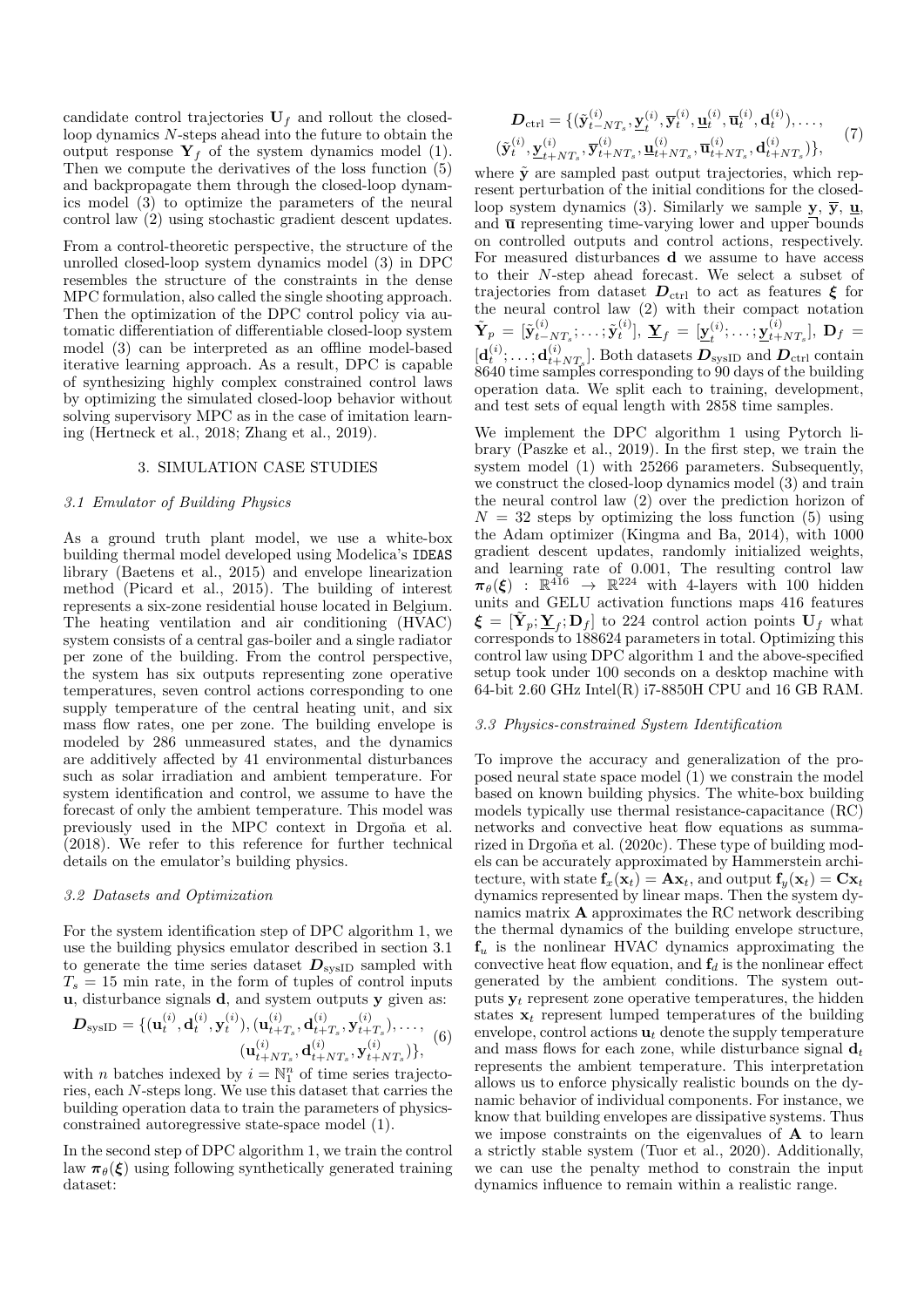# 3.4 Closed-Loop Control

We demonstrate the control performance of the explicit control laws obtained by means of DPC algorithm 1. Fig. 2 plots the closed-loop control trajectories evaluated on the learned state-space model (1), hence considering no plantmodel mismatch. The left column represents controlled outputs (zone temperatures) that need to stay within time-varying bounds. The right column shows constrained control actions (mass flows) for each output computed by explicit DPC control laws. These trajectories demonstrate the capability to synthesize control laws with nearoptimal performance in terms of economic objectives and constraints satisfaction using DPC algorithm 1. However, when deployed to control the emulator, the DPC policy learned on the nominal model was not able to compensate for the plant model mismatch. Thus these initial results indicate that due to close-to-optimal performance on the nominal model (Fig. 2), the field performance of the DPC boils down to a problem of accurately identifying the system dynamics with coupling.

#### 4. LIMITATIONS AND FUTURE WORK

The lack of theoretical stability guarantees and the ability to deal with the plant model are the main limitations of the DPC methodology presented in this study. In future work, we plan to expand the DPC methodology for the systematic handling of plant-model mismatch. To introduce real-time feedback capabilities into DPC, we aim to incorporate the principles of robust and off-set free MPC, as well as adaptive control updates. The authors are also working on theoretical closed-loop stability guarantees for DPC. Our future empirical work will include a systematic comparison with classical MPC methods on experiments including a wide range of nonlinear systems.

# 5. CONCLUSIONS

This paper applied a recently proposed differentiable predictive control (DPC) methodology to a multi-zone building control problem. We have expanded the prior capabilities of DPC in learning complex explicit control laws for unknown nonlinear dynamical systems. In particular, we have shown that DPC can systematically handle economic objectives subject to dynamic constraints imposed on nonlinear system dynamics with multiple inputs and outputs. The DPC closed-loop control capabilities are empirically demonstrated in a simulation case study using a multi-zone building thermal dynamics model. We have shown that it is possible to learn explicit control laws for constrained nonlinear optimal control problems with a large number of states and long prediction horizons. By doing so, we tackle the complexity limitations of classical explicit MPC based on multiparametric programming. Simultaneously, DPC overcomes the main limitation of imitation learning-based approaches such as approximate MPC by alleviating the need for supervision from the model predictive controller (MPC). Based on the presented features, we believe that the proposed DPC methodology has long-term potential, not only for research but also for practical applications, such as building control that requires fast development and low-cost deployment and maintenance on hardware

with limited computational resources. However, several practical challenges, such as dealing with the plant model mismatch, need to be addressed in future work.

#### ACKNOWLEDGEMENTS

This work was funded by the Physics Informed Machine Learning (PIML) investment at the Pacific Northwest National Laboratory (PNNL).

# REFERENCES

- Agrawal, A., Barratt, S., Boyd, S., Busseti, E., and Moursi, W.M. (2019). Differentiating through a cone program.
- Alessio, A. and Bemporad, A. (2009). A survey on explicit model predictive control. In Nonlinear model predictive control, 345–369. Springer.
- Amos, B., Rodriguez, I.D.J., Sacks, J., Boots, B., and Kolter, J.Z. (2018). Differentiable MPC for end-to-end planning and control. CoRR, abs/1810.13400.
- Andersson, J.A.E., Gillis, J., Horn, G., Rawlings, J.B., and Diehl, M. (2019). Casadi: a software framework for nonlinear optimization and optimal control. Mathematical Programming Computation, 11(1), 1–36. doi: 10.1007/s12532-018-0139-4.
- Baetens, R., De Coninck, R., Jorissen, F., Picard, D., Helsen, L., and Saelens, D. (2015). OpenIDEAS - An open framework for integrated district energy simulations. In Proceedings of Building simulation 2015. Hyderabad, India.
- Bemporad, A., M., M., Dua, V., and Pistikopoulos, E.N. (2002). The explicit linear quadratic regulator for constrained systems. Automatica,  $38(1)$ ,  $3 - 20$ . doi: 10.1016/S0005-1098(01)00174-1.
- Chen, B., Cai, Z., and Bergés, M. (2019). Gnu-rl: A precocial reinforcement learning solution for building hvac control using a differentiable mpc policy. In Proceedings of the 6th ACM International Conference on Systems for Energy-Efficient Buildings, Cities, and Transportation, BuildSys '19, 316–325. Association for Computing Machinery, New York, NY, USA.
- Drgoňa, J., Kis, K., Tuor, A., Vrabie, D., and Klauco, M. (2020a). Differentiable predictive control: An mpc alternative for unknown nonlinear systems using constrained deep learning. arXiv preprint arXiv:2011.03699.
- Drgoňa, J., Picard, D., Kvasnica, M., and Helsen, L. (2018). Approximate model predictive building control via machine learning. Applied Energy, 218, 199 – 216. doi:https://doi.org/10.1016/j.apenergy.2018.02.156.
- Drgoňa, J., Tuor, A., and Vrabie, D. (2020b). Constrained physics-informed deep learning for stable system identification and control of unknown linear systems. URL http://arxiv.org/abs/2004.11184.
- Drgoňa, J., Tuor, A.R., Chandan, V., and Vrabie, D.L. (2020c). Physics-constrained deep learning of multi-zone building thermal dynamics.
- East, S., Gallieri, M., Masci, J., Koutnik, J., and Cannon, M. (2020). Infinite-horizon differentiable model predictive control. In International Conference on Learning Representations.
- Ellis, M., Durand, H., and Christofides, P.D. (2014). A tutorial review of economic model predictive control methods. Journal of Process Control, 24(8), 1156–1178. doi: https://doi.org/10.1016/j.jprocont.2014.03.010. Economic nonlinear model predictive control.